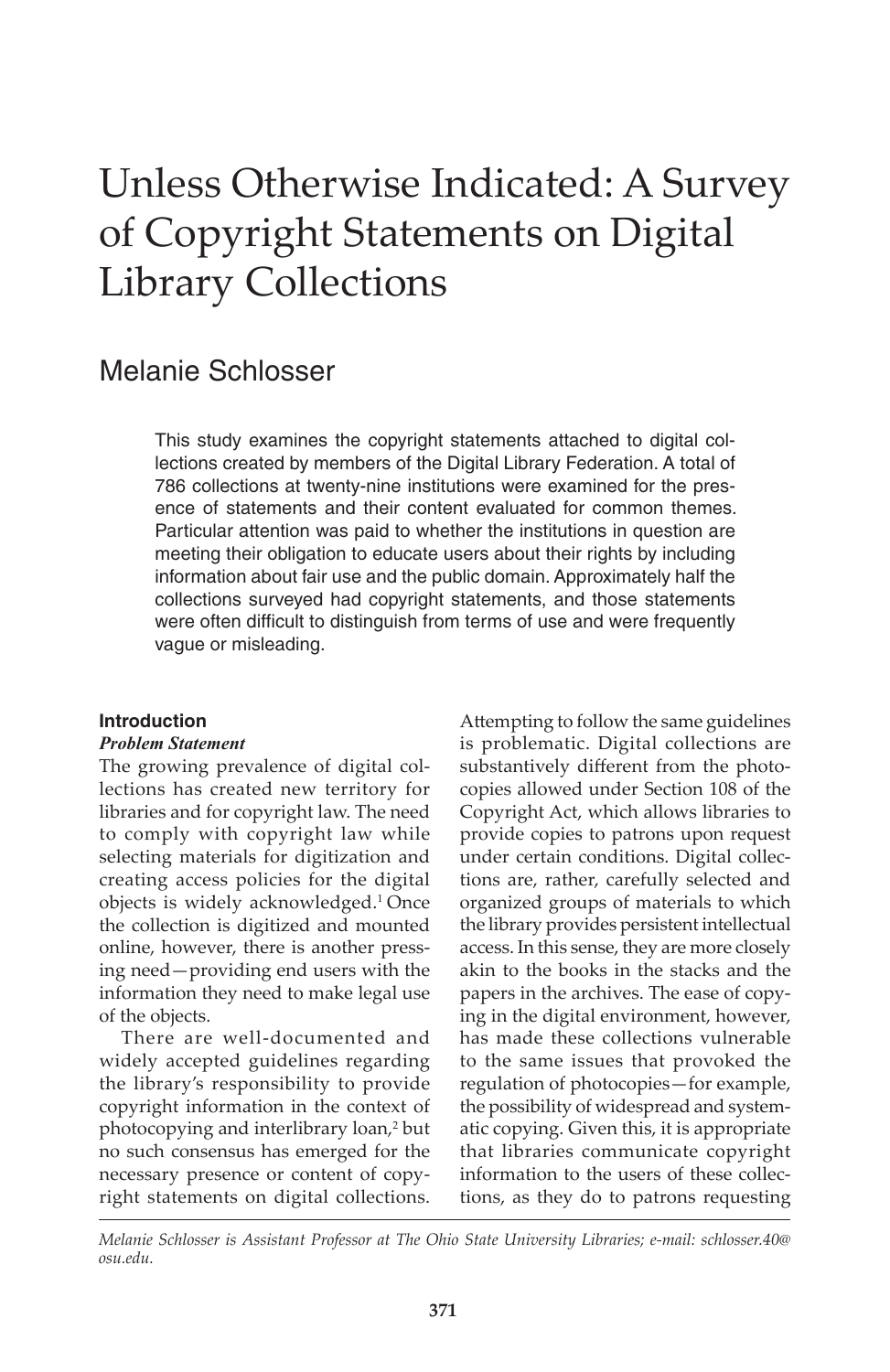photocopies. To date, there has been no systematic study of copyright statements on library-generated digital collections, so it is difficult to assess how often they are present and what sort of information they convey to the user. This paper will argue that libraries have a responsibility to provide copyright information in the digital realm and that that responsibility extends specifically to promoting the public domain and educating users about fair use. It will examine the digitized collections (copyrighted, public domain, and mixed) created by members of the Digital Library Federation to determine how often copyright statements are present and analyze the content of those statements for common themes. The data will shed light on how well libraries are meeting their obligations in this realm.

## **Background**

#### *Studying Copyright Information*

In spite of the recent explosion of legal and technological action surrounding copyright of digital objects, surprisingly little attention has been paid to the copyright information presented to users in the digital environment. Warwick and Zie's<sup>3</sup> study of users' perceptions of copyright and electronic forms reveals widespread unfamiliarity with and a lack of concern about copyright restrictions. The users involved had difficulty locating copyright information associated with electronic objects and were willing to devote very little time to finding it. Studies of copyright and digital library collections mostly center on access policies and the need to comply with copyright law when digitizing collections and mounting them online. Meyyappan, Chowdhury, and Foo's4 broad-based survey of library digital collections considers access restrictions along with content, user interface, and other variables. In the closest parallel, Koulouris & Kapidakis<sup>5</sup> analyze the access policies of 10 university digital libraries around the world, including such issues as when libraries grant offsite access to collections and when they put

certain use terms on them (for instance, private reproduction allowed with credit). Information about the policies was gathered from a variety of sources, including copyright statements, and no distinction was made between use restrictions based on copyright ownership and general terms of use. The collections analyzed include licensed databases as well as library-digitized collections, and the aim of the study is to assist libraries in developing access policies based on copyright status and digitized or born-digital status, with common practice as the guide.

## *Library Copyright Requirements in the Physical Environment*

Most discussion of the requirements of libraries in complying with and communicating information about copyright law revolves around section 108 of the U.S. Copyright Act.<sup>6</sup> Commonly known as the library copying provision, section 108 lays out conditions under which libraries may embark on copying activities that would otherwise be considered infringement. Bernfeld<sup>7</sup> provides a detailed history of section 108, including the rights it establishes beyond fair use and the implications for self-service photocopying in libraries. Hilyer<sup>8</sup> discusses the implications of section 108 and the National Commission on New Technological Uses of Copyright Works (CONTU)<sup>9</sup> guidelines on interlibrary loan activities, including how many copies can be legally made and what copyright information must be communicated to the recipients.

## *Library Copyright Requirements in the Digital Environment*

The proliferation of digital content has steered libraries into new territory with regard to copyright, including supporting distance education and digitizing special collections for access and preservation purposes. Acknowledging that the traditional library copying provisions no longer adequately address the needs of libraries, changes to the law were sought and made. Davis<sup>10</sup> discusses the TEACH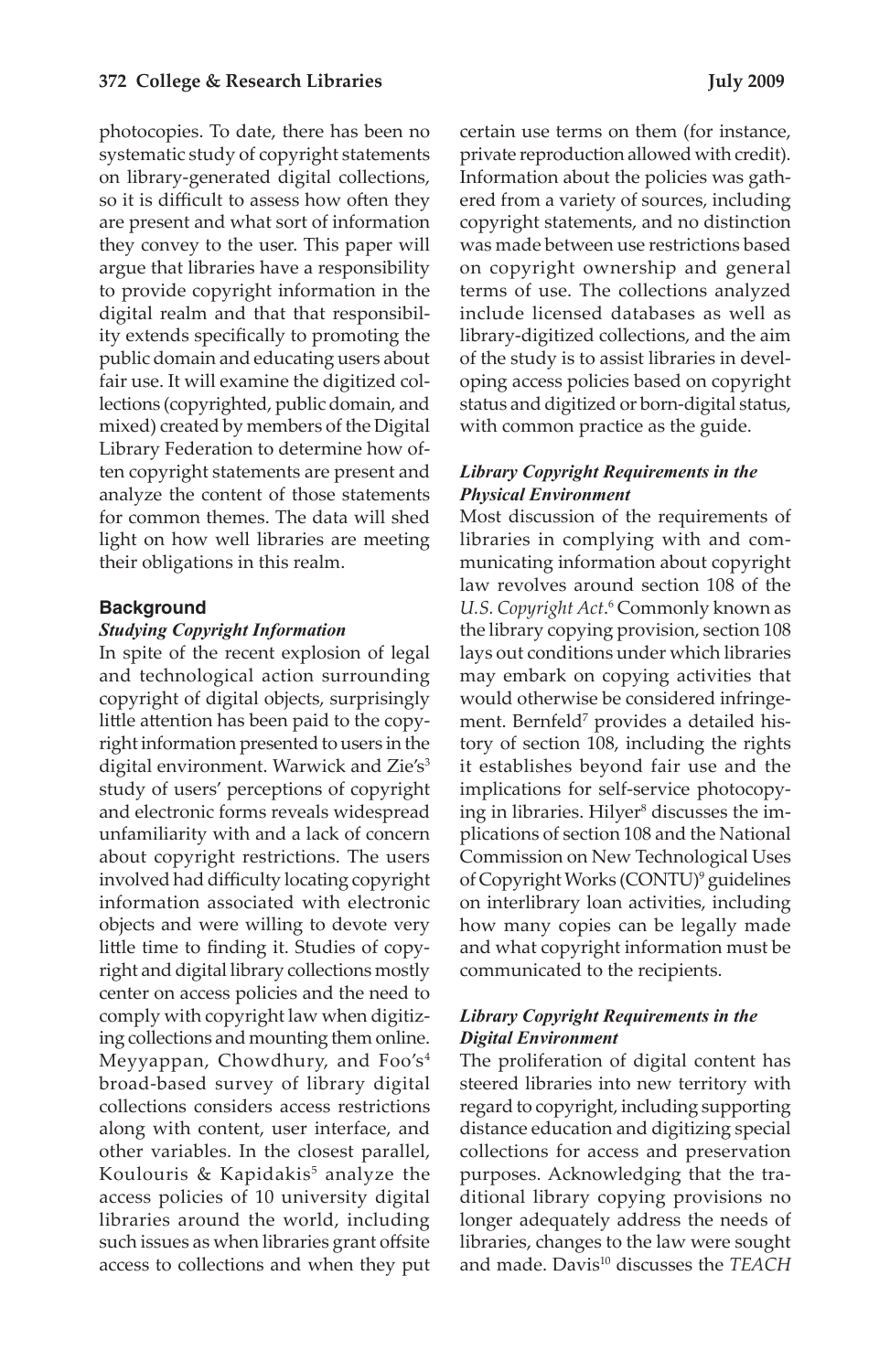*Act*<sup>11</sup> and suggests a model for complying with copyright in the online course environment. In 2005, the Library of Congress convened the Section 108 Study Group to reexamine the law and make recommendations for its continued relevance in the digital environment. The Group released a report in 2008,<sup>12</sup> recommending a number of changes to the law.

At the same time, libraries have grappled with their role as publishers of digital content in the form of digitized locally held collections. Brancolini<sup>13</sup> provides a model for selecting collections for digitization, of which investigation of copyright restrictions is a fundamental part. Lopatin $14$  surveys the literature on library digitization projects and acknowledges the ubiquity of copyright concerns in creating digital collections. For libraries uncertain about the ownership of their digitized collections, Bridgeman v. Corel<sup>15</sup> establishes the need for a minimal level of creative input to assert copyright protection. It identifies as "slavish copies" the faithful reproductions of two-dimensional works created by digitization activities, which means these reproductions are not eligible for additional copyright protection.

## *Why Put Copyright Statements on Digital Collections?*

Besides the desire to mitigate liability for end-user infringement, there are compelling reasons for libraries to provide information about the copyright status of their digitized collections. Educating users about copyright is often considered a responsibility of libraries. ACRL Standards for Libraries in Higher Education<sup>16</sup> advise librarians to collaborate with teaching faculty to teach students skills in "information evaluation, critical thinking, intellectual property, copyright, and plagiarism." A number of academic libraries, including those at North Carolina State University,<sup>17</sup> University of California,<sup>18</sup> University of Texas,<sup>19</sup> Columbia University,<sup>20</sup> University of Washington,<sup>21</sup> Duke University,<sup>22</sup> and the Ohio State University,<sup>23</sup> have established copyright education Web sites that touch on issues pertinent to higher education. Harris<sup>24</sup> provides guidelines for establishing a copyright education program in a university setting, with an emphasis on complying with the law. Wagner<sup>25</sup> describes the library's role as a copyright information resource for faculty on campus.

If section 108 is the oil that keeps the library machine running smoothly, then section 107,<sup>26</sup> the fair use doctrine, is the safety valve that prevents the intellectual property system from breaking down. Fair use "permits the reproduction, for legitimate purposes, of material taken from a copyrighted work to a limited extent that will not cut into the copyright owner's potential market for the sale of copies."<sup>27</sup> The uses that fair use makes possible, such as quotation and criticism, are essential for the "progress of science and the useful arts."<sup>28</sup> Beebe<sup>29</sup> conducts an empirical study of fair use case law, demonstrating how the fair use defense functions beyond the handful of commonly cited cases, and examines the four factors to see how they are weighed by judges. Much has been written about fair use and its implications in the digital environment.<sup>30</sup> While users push for more content and functionality at less cost, and copyright holders demand greater technological and legal protection for their works, libraries are often caught in the middle.<sup>31</sup> Digital Rights Management (DRM) technologies, the frequent application of click-through licenses on digital content, and fear of widespread piracy have raised fears that fair use rights are being eroded.<sup>32</sup> As institutions that rely heavily on fair use and are concerned with access to information for all users, libraries have risen to its defense. The American Library Association (ALA) Washington Office advocates regularly on fair use issues.<sup>33</sup> In 2007, the Computer and Communications Industry Association issued a report describing libraries as one of the 'core' fair use industries and detailing their contributions to the U.S. economy.<sup>34</sup>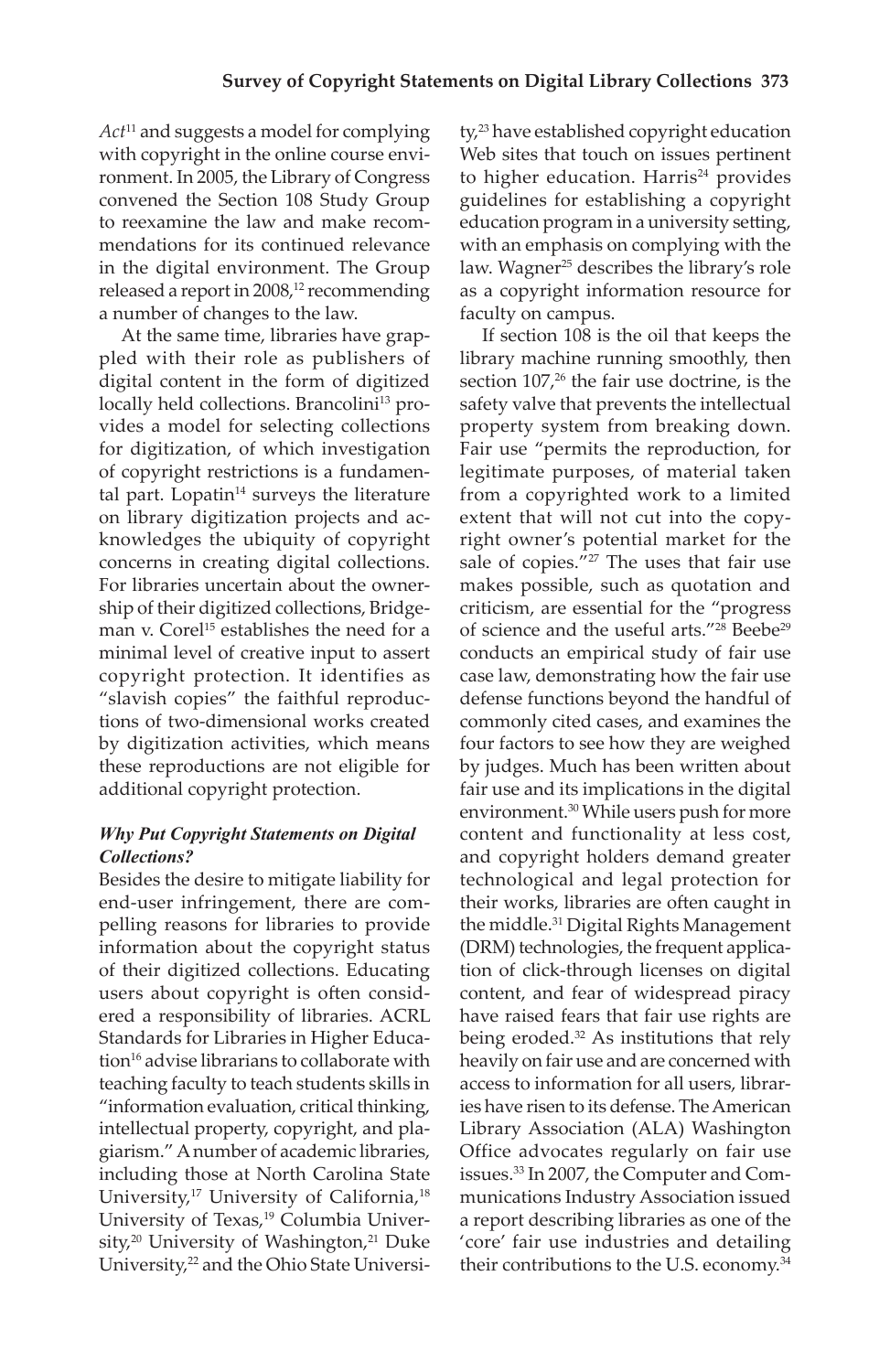Libraries have an equally large interest in, and responsibility to, the public domain, which consists of works that have passed out of copyright protection or were not eligible for it. Public domain items can be used in any way, without permission from a copyright holder. Recent legal developments, including Eldred v. Ashcroft, $35$  which upheld the Sonny Bono Copyright Term Extension Act,<sup>36</sup> have generated concern about the shrinking of the public domain and have inspired libraries to advocate on its behalf. The ALA and the American Association of Law Libraries (AALL) have both shown support for the Public Domain Enhancement Act of 2005;<sup>37</sup> the AALL justifies its support by asserting that "Libraries and library patrons value and depend on the public domain."38 The Library Copyright Alliance includes as one of its goals for the *Library-Related Principles for the International Development Agenda of the World Intellectual Property Organization*, "A robust and growing public domain to provide new opportunities for creativity, research, and scholarship."39

Libraries' role as stewards of the public domain has only been enhanced by the rise in digital content. Copyright considerations often constrain libraries embarking on a digitization program to limit their activities to fall within the scope of fair use or to focus on public domain materials. These digitized public domain collections are beneficial to users, who gain access to materials that would otherwise be unknown and inaccessible, as well as to libraries, who gain visibility and add value to their Web sites. These digitized collections are not always made freely available to the public. Fyffe and Warner<sup>40</sup> discuss the propriety of libraries licensing digital rights to their public domain collections to commercial entities. They conclude, "These institutions enjoy public support because they are considered to provide a significant public benefit. It diminishes this benefit to restrict access to the holdings of these institutions, especially when a commercial business is permitted to profit through subscriptions or sales that restrict public access."

#### *Copyfraud*

An extra-legal threat to fair use and the public domain is the practice of attaching false or misleading copyright statements to works—a practice dubbed "copyfraud" by Mazzone.<sup>41</sup> Because of the weak (and rarely applied) penalties for overreaching copyright claims, it is common for copyright owners to claim rights beyond those allowed by the law and for publishers and other content producers to claim copyright on public domain items. Since public comprehension of copyright law is not strong, such claims can easily dissuade conscientious users from making legal use of the material. Ebbinghouse<sup>42</sup> introduces the concept to libraries with examples of copyfraud by content producers and of libraries paying for material and uses that should legally be free.

## *Research Questions*

As institutions subject to the law, it is the responsibility of libraries to provide accurate copyright information about their digitized collections. As stewards of public access to knowledge, and organizations with an educational mission, it is their duty to educate users of their rights and responsibilities under copyright law. As beneficiaries of fair use and the public domain, it is their responsibility to acknowledge these benefits, so that their users may benefit from them as well. It is the goal of this study to determine what information libraries are providing to users of their digital collections via copyright statements. Specifically, it will ask: 1) Are libraries putting copyright statements on their digital library collections? 2) Are they more likely to place statements on collections made up of copyrighted materials, or on those made up of public domain materials? 3) Are there common elements among statements? 4) Do they acknowledge the existence of the public domain and of fair use?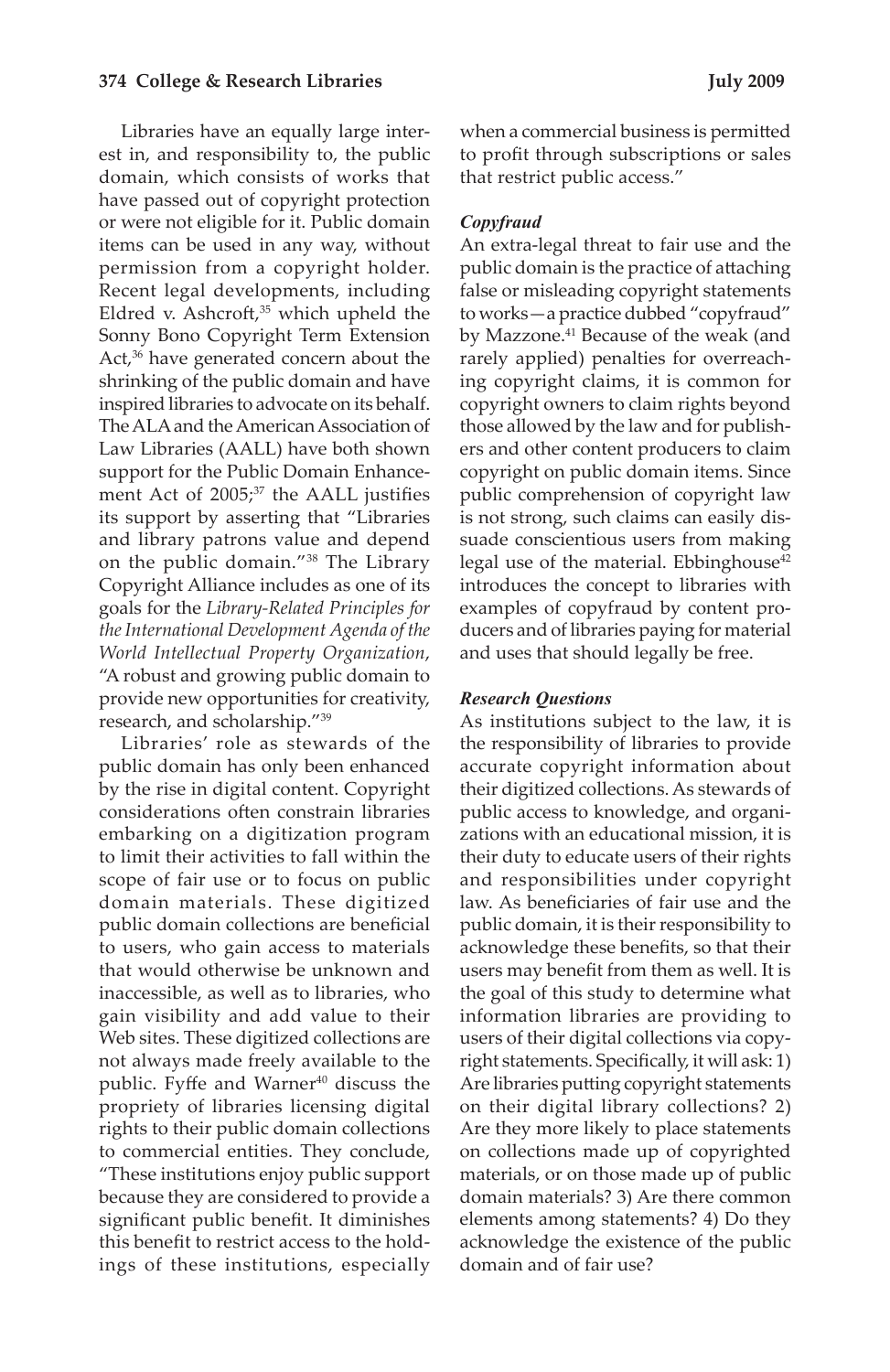## **Methodology**

## *Sample*

The sample for this study was the digital collections created by the partners of the Digital Library Federation (DLF). DLF is "a consortium of libraries and related agencies that are pioneering the use of electronic-information technologies to extend collections and services,"43 whose goals are "identifying standards and 'best practices' for digital collections and network access, coordinating leading-edge research and development, and helping start projects and services that libraries need but cannot help individually."44 DLF has 37 partners: mainly U.S. academic libraries, but including a small number of international libraries, U.S. governmentrun libraries, nonprofit organizations, and a public research library. Since copyright laws vary internationally, the sample was limited to U.S. institutions. It was also narrowed to exclude U.S. government institutions and those that do not create their own digital collections. The final sample consisted of 29 institutions that vary widely in size, funding source, and focus. One difficulty in using DLF partners to represent the larger digital library community is that membership in DLF is a significant investment, so its partners skew toward institutions with a significant financial base. However, unlike other aspects of digital library work (software, for example), drafting copyright statements and attaching them to collections does not require a direct financial investment; so using DLF partners as a sample is less problematic in this case. Still, it is a matter for future research to discern what factors influence the presence and content of such statements and how they may differ in other settings.

For each institution, a list of digital collections was identified. For this study, a "digital collection" is defined as any organized collection of digitized objects, such as books, manuscripts, images, and other materials, that is freely available to the public via the World Wide Web. Collections consisting of some freely available items and some restricted items were included, but only the freely accessible items were surveyed. Materials considered out of scope were finding aids, bibliographies, and other guides to nondigitized materials; online "exhibits" made up of images from other collections counted by the survey; and born-digital items. Open-access journals published by the library in question were considered only if they include a digitized archive of print back issues. Since institutional repositories encompass a variety of content, and are frequently a highly visible component of a library's digital collections, they were included. Each collection was only counted once; in cases where two or more institutions in the sample collaborated on a collection that has a single interface, it was included with the collections of the first collaborating institution surveyed. Data were gathered between October 2007 and June 2008; sites, collections, and items that were not accessible due to 404 errors or other problems when first surveyed were examined again at a later time. If the error persisted, they were not considered in the survey.

## *Copyright Status*

For each collection, a determination was made whether the collection was composed of public domain items, copyrighted items, or a mix of the two. The collection description was examined first. If the collection description was missing or did not contain the relevant information, enough items were examined to reach a determination. Collection contents were considered to be in the public domain if they were published before 1923 or belong to a class of items considered noncopyrightable (for example, works created by employees of the U.S. government, or data sets). Materials created but not published before 1978 are protected until 70 years after the author's death, or 120 years after the creation date for a corporate author. Since determining authorship and death dates was outside the scope of this survey, a generous amount of time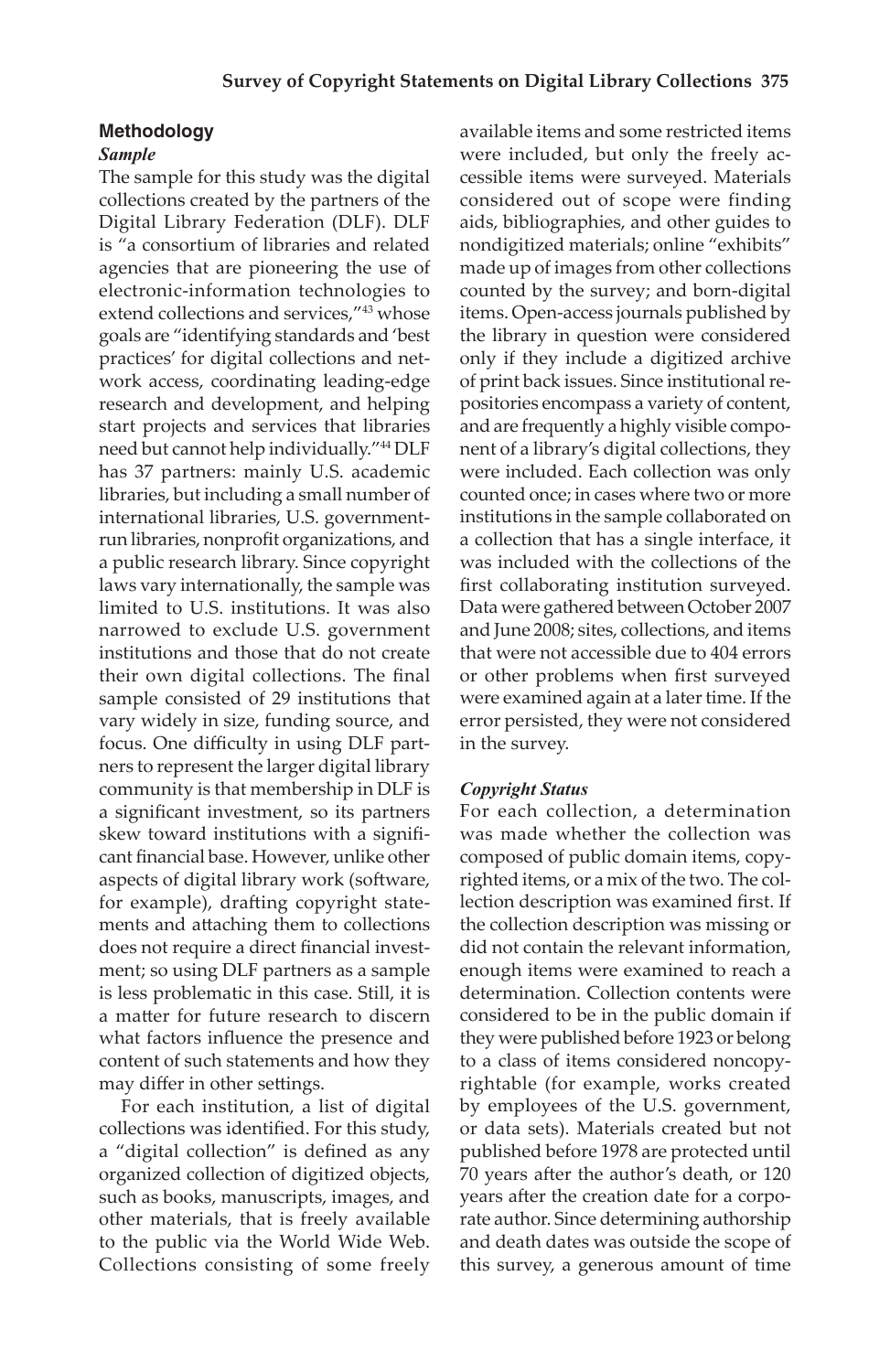was allotted—70 years of life followed by 70 years of protection; therefore, unpublished materials created before 1867 were considered to be in the public domain. Following Bridgeman v. Corel, digitized two-dimensional public domain works were considered to remain in the public domain. Items that did not fall under any of these categories were considered to be protected by copyright. Collections that included at least one public domain item, and at least one copyrighted item, were considered "mixed."

## *Copyright Statements*

For the purposes of this study, a "copyright statement" was considered to be a declaration regarding copyright ownership of digital objects that expressly mentions copyright or provisions of copyright law such as fair use. These statements were not necessarily labeled as such, and could be found anywhere on the collection site (for instance, in the collection description). Conditions of use statements that declared the permitted uses of the item(s) were not considered copyright statements if they did not meet these criteria. Boilerplate institutional or university copyright statements that appear at the bottom of every Web page were considered as applying to the design of the site itself, not to the digitized items, and were not included. Copyright statements on the digitized items themselves (like the title page of a digitized book) were not included. Each site was examined for an institutional or program-level copyright statement. Each collection on the site was then examined for a collection-level statement. If no collection-level statement was found, enough items were examined to answer the questions about the collection. Collections with item-level statements on some items only were counted as having a copyright statement.

Each statement was examined for references to the public domain and/or fair use. References to the public domain were divided into two camps—those that included the words "public domain" and those that implied its existence through phrases such as "no copyright restrictions." The statements were then subjected to content analysis to identify common elements. References to personal and/or educational use of the collections were so common that they were included in the quantitative data along with mentions of fair use and the public domain. Other elements that appeared repeatedly across multiple institutions were identified and then grouped into broad categories ("memes").

## **Data**

Of the twenty-nine institutions surveyed, twelve had a copyright statement at the

| <b>TABLE 1</b>                                                                                                                                                                                                                                                                                            |       |              |                  |   |            |  |  |
|-----------------------------------------------------------------------------------------------------------------------------------------------------------------------------------------------------------------------------------------------------------------------------------------------------------|-------|--------------|------------------|---|------------|--|--|
| <b>Institutional Statements</b>                                                                                                                                                                                                                                                                           |       |              |                  |   |            |  |  |
|                                                                                                                                                                                                                                                                                                           | #     | $%$ of       |                  | # | $%$ of     |  |  |
|                                                                                                                                                                                                                                                                                                           |       | institutions |                  |   | statements |  |  |
| <b>Institutions</b>                                                                                                                                                                                                                                                                                       | 29    |              |                  |   |            |  |  |
| No institutional statement                                                                                                                                                                                                                                                                                | 17    | 59%          |                  |   |            |  |  |
| With institutional statement                                                                                                                                                                                                                                                                              | $12*$ | 41%          | Mention public   | 3 | 25%        |  |  |
| domain                                                                                                                                                                                                                                                                                                    |       |              |                  |   |            |  |  |
|                                                                                                                                                                                                                                                                                                           |       |              | Mention fair use |   | 58%        |  |  |
| * In Tables 1, 2, 4, 5, and 6, an analysis of the statement contents is presented on the right. The<br>contents in each category are not mutually exclusive (for example, one of the above statements                                                                                                     |       |              |                  |   |            |  |  |
| could mention both fair use and the public domain), and the statements that do not contain any of the<br>elements listed are not enumerated. For these reasons, the numbers and percentages on the far right of<br>each table will not add up to the number of statements examined or 100%, respectively. |       |              |                  |   |            |  |  |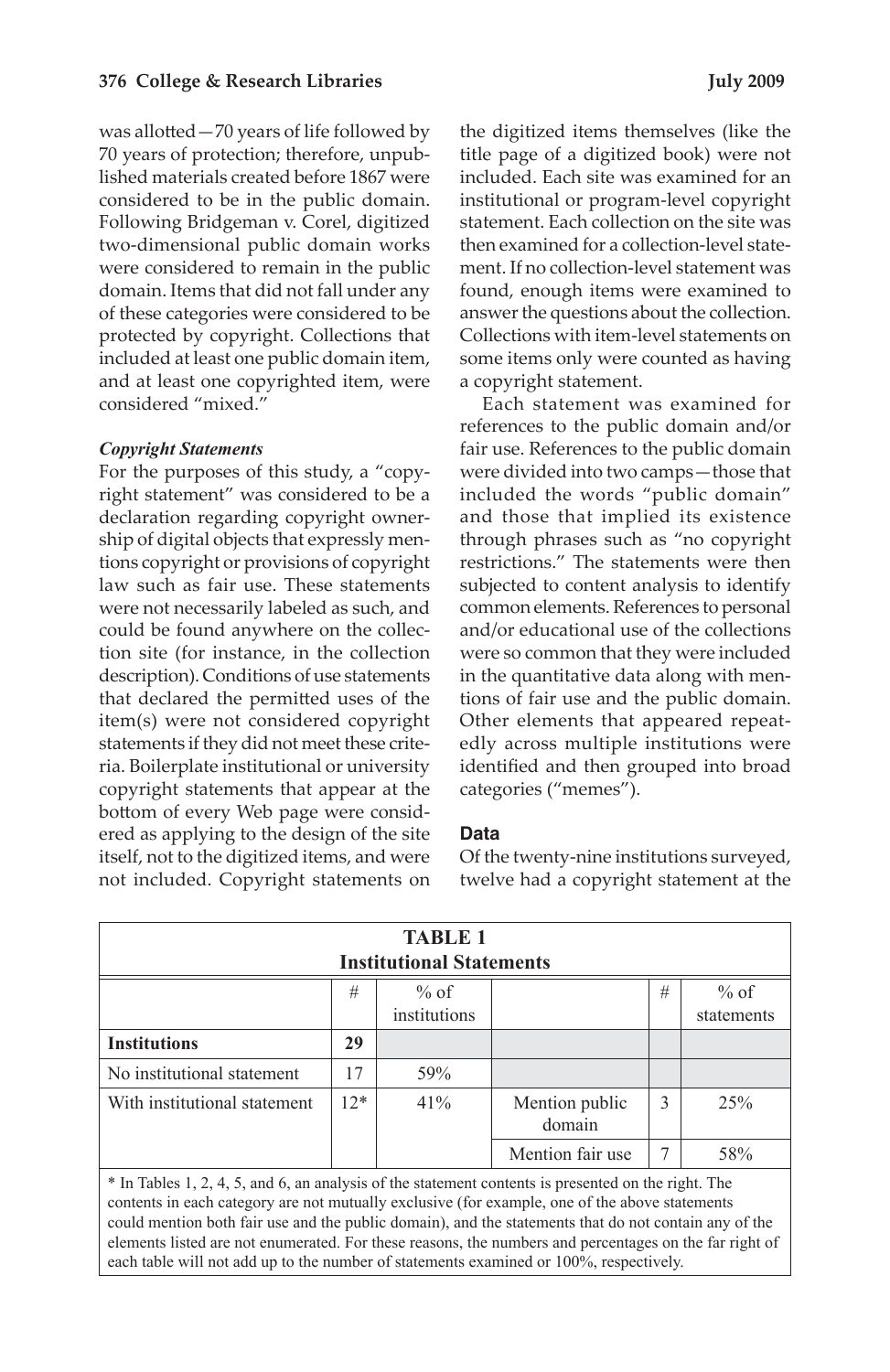| <b>TABLE 2</b><br><b>Statements on Collections</b> |     |                       |                                      |     |                      |  |  |
|----------------------------------------------------|-----|-----------------------|--------------------------------------|-----|----------------------|--|--|
|                                                    | #   | $%$ of<br>collections |                                      | #   | $%$ of<br>statements |  |  |
| <b>Collections</b>                                 | 786 |                       |                                      |     |                      |  |  |
| No statement                                       | 330 | 42%                   |                                      |     |                      |  |  |
| Link to institutional<br>statement                 | 54  | 7%                    |                                      |     |                      |  |  |
| With statement                                     | 402 | 51%                   | Mention public domain<br>(explicit)  | 31  | 8%                   |  |  |
|                                                    |     |                       | Mention public domain<br>(implied)   | 9   | $2\%$                |  |  |
|                                                    |     |                       | Mention fair use                     | 37  | 9%                   |  |  |
|                                                    |     |                       | Mention personal/<br>educational use | 268 | 67%                  |  |  |

institutional level. Of those twelve statements, seven mentioned fair use and only three mentioned the public domain (table 1).

Of the 786 collections examined, 28% consisted entirely of copyrighted items, 28% contained a mix of copyrighted and mixed items, and 41% were composed entirely of public domain items Approximately half of the collections surveyed had copyright statements at the collection or item level. The other half had no statement or had only a link to an institutional statement (table 2).

It is interesting to note that the presence or absence of a copyright statement was not significantly affected by the copyright status of the collection. Mixed collections had the highest

| <b>TABLE 3</b><br><b>Copyright Status of Collections</b> |      |                       |  |  |  |
|----------------------------------------------------------|------|-----------------------|--|--|--|
|                                                          | #    | $%$ of<br>collections |  |  |  |
| <b>Collections</b>                                       | 786  |                       |  |  |  |
| Copyrighted collections                                  | 22.4 | 28%                   |  |  |  |
| Mixed collections                                        | 22.4 | 28%                   |  |  |  |
| Public domain collections                                | 325  | 41%                   |  |  |  |
| Insufficient information<br>to determine status          | 15   | 2%                    |  |  |  |

percentage of statements (table 5) and copyrighted collections the lowest (table 4), but they all hovered around 50 percent. There was also a parallel between the percentage of statements on copyrighted collections that mentioned fair use (table 4) and the percentage on public domain collections that explicitly mentioned the public domain (table 6)—both 8 percent. Some mention of personal and/or educational use was consistently the most common of the elements recorded—67 percent overall (table 2), ranging from 53 percent on copyrighted and mixed collections (tables 4 and 5) to 86 percent on public domain collections (table 6). The difference between copyrighted and public domain collections on this parameter

is interesting, since the closest parallel in the copyright law, fair use, only applies to copyrighted materials.

No institution was entirely consistent in its application of copyright statements—each had at least one collection with a statement and one without.

## **Analysis**

Content analysis of the statements revealed a number of elements that appeared often enough to merit consideration. They have been labeled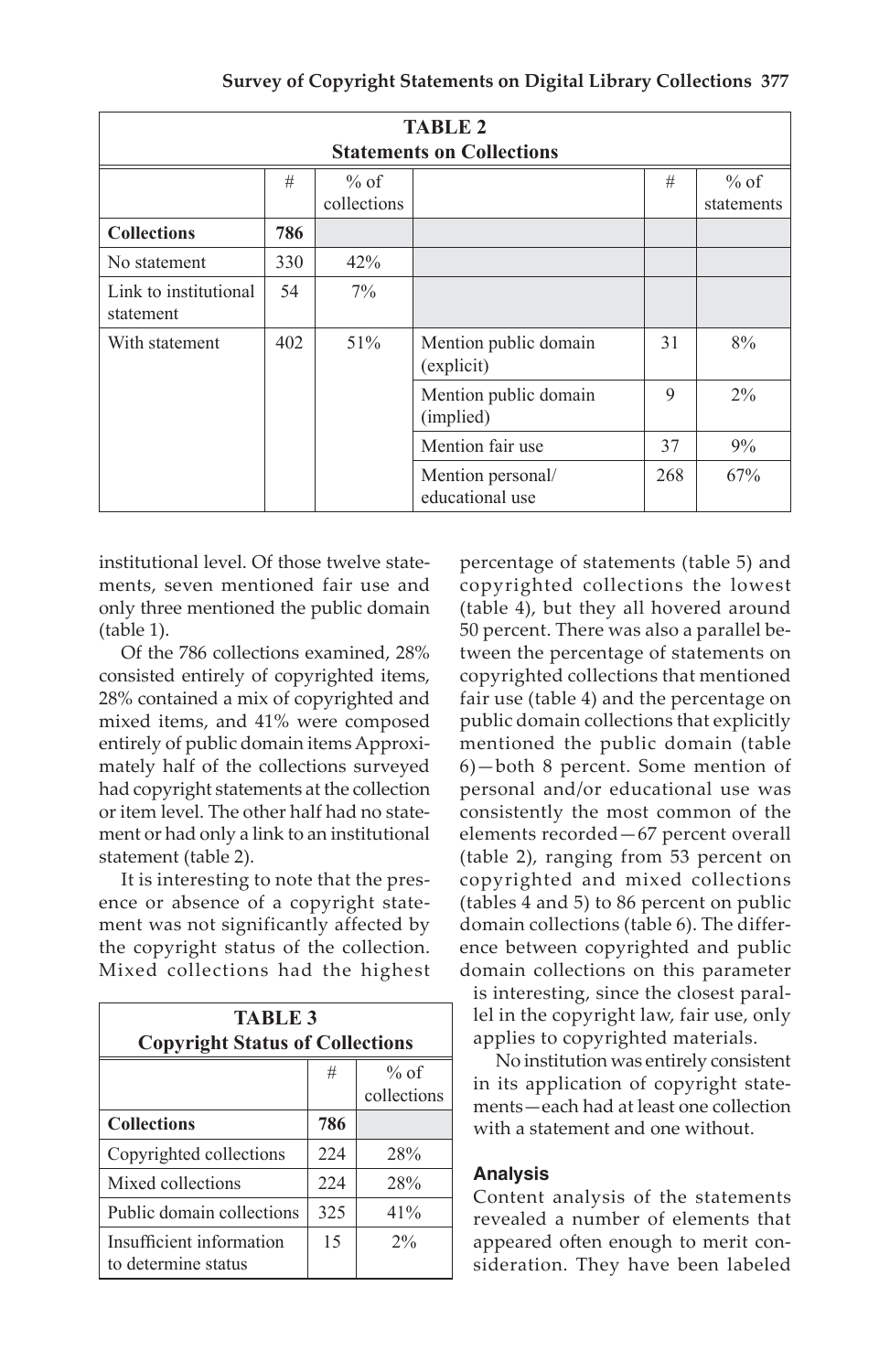| <b>TABLE 4</b>                                                                                     |     |             |                                      |                |            |  |
|----------------------------------------------------------------------------------------------------|-----|-------------|--------------------------------------|----------------|------------|--|
| <b>Statements on Copyrighted Collections</b>                                                       |     |             |                                      |                |            |  |
|                                                                                                    | #   | $%$ of      |                                      | #              | $%$ of     |  |
|                                                                                                    |     | collections |                                      |                | statements |  |
| <b>Copyrighted collections</b>                                                                     | 224 |             |                                      |                |            |  |
| No statement                                                                                       | 108 | 48%         |                                      |                |            |  |
| Link to institutional<br>statement                                                                 | 8   | $4\%$       |                                      |                |            |  |
| With statement                                                                                     | 108 | 48%         | Mention public<br>domain (explicit)* | 3              | 3%         |  |
|                                                                                                    |     |             | Mention public<br>domain (implied)*  | $\mathfrak{D}$ | $2\%$      |  |
|                                                                                                    |     |             | Mention fair use                     | 9              | 8%         |  |
|                                                                                                    |     |             | Mention personal/<br>educational use | 57             | 53%        |  |
| *Statements on convrighted collections that mentioned the public domain generally did so to inform |     |             |                                      |                |            |  |

\*Statements on copyrighted collections that mentioned the public domain generally did so to inform the user that the items in question were not a part of it.

"memes" because of their tendency to reappear, often in slightly altered but recognizable forms, within the collections of a single institution and between institutions. Four memes are identified below; each has a brief explanation and examples of the different types of statements that fall within its scope. The example statements have been anonymized, and most are excerpts rather than complete statements.

## *Meme: The Specific Ownership Statement*

The statement identifies the copyright holder or provides enough information that the user can easily request permission or make use of the object.

Examples: *"© [personal name]"*

*"To obtain permission from the copyright holder for commercial use of any of these images, contact:..."*

| <b>TABLE 5</b><br><b>Statements on Mixed Collections</b> |     |                       |                                      |               |                      |  |
|----------------------------------------------------------|-----|-----------------------|--------------------------------------|---------------|----------------------|--|
|                                                          | #   | $%$ of<br>collections |                                      | #             | $%$ of<br>statements |  |
| <b>Mixed collections</b>                                 | 224 |                       |                                      |               |                      |  |
| No statement                                             | 87  | 39%                   |                                      |               |                      |  |
| Link to institutional<br>statement                       | 12  | $5\%$                 |                                      |               |                      |  |
| With statement                                           | 125 | 56%                   | Mention public<br>domain (explicit)  | 15            | 12%                  |  |
|                                                          |     |                       | Mention public<br>domain (implied)   | $\mathcal{E}$ | $2\%$                |  |
|                                                          |     |                       | Mention fair use                     | 23            | 18%                  |  |
|                                                          |     |                       | Mention personal/<br>educational use | 66            | 53%                  |  |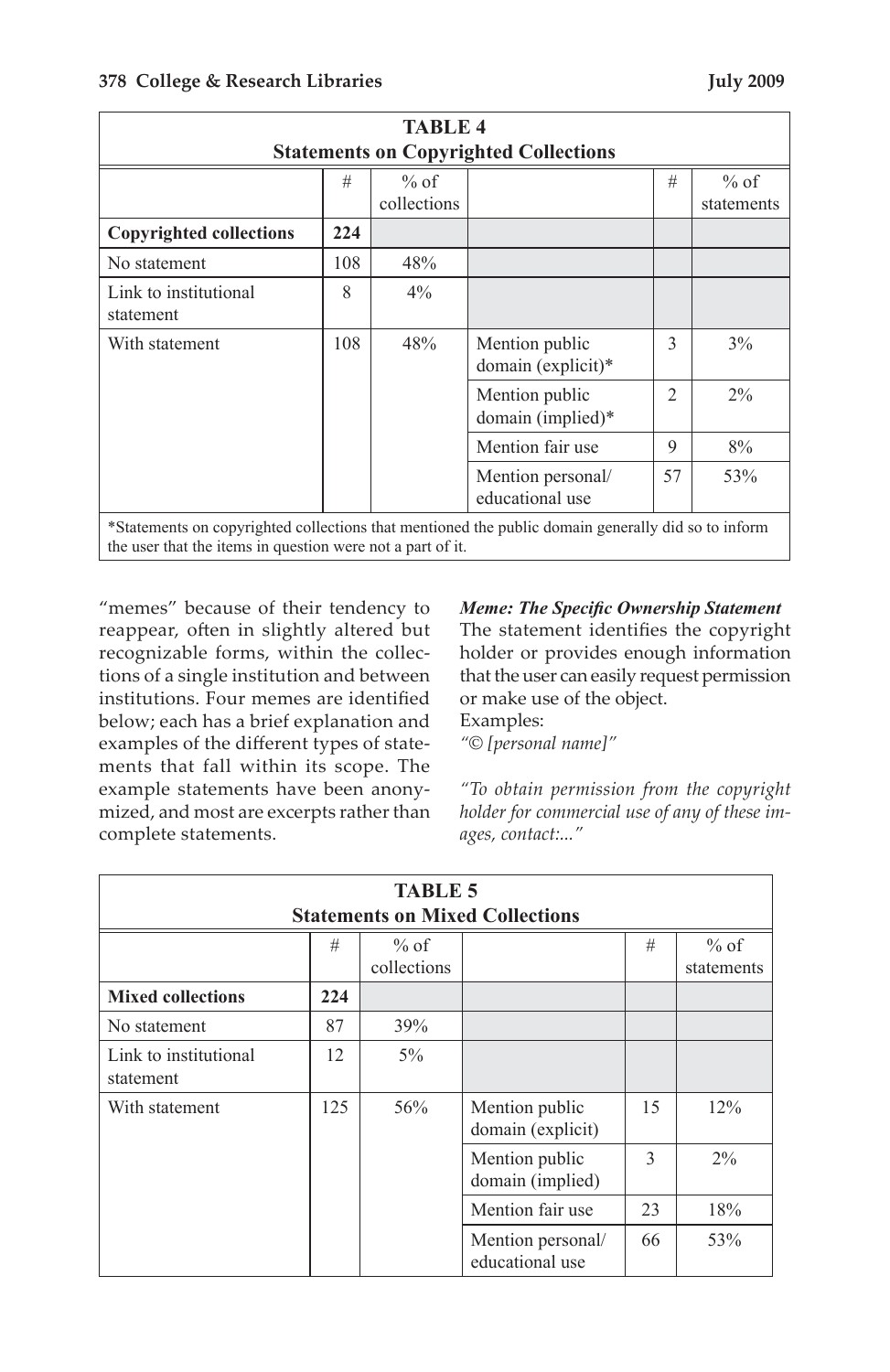| TABLE 6:<br><b>Statements on Public Domain Collections</b> |     |                       |                                      |                |                      |  |
|------------------------------------------------------------|-----|-----------------------|--------------------------------------|----------------|----------------------|--|
|                                                            | #   | $%$ of<br>collections |                                      | #              | $%$ of<br>statements |  |
| Public domain<br>collections                               | 325 |                       |                                      |                |                      |  |
| No statement                                               | 123 | 38%                   |                                      |                |                      |  |
| Link to institutional<br>statement                         | 36  | $11\%$                |                                      |                |                      |  |
| With statement                                             | 166 | 51%                   | Mention public domain<br>(explicit)  | 14             | 8%                   |  |
|                                                            |     |                       | Mention public domain<br>(implied)   | $\overline{4}$ | $2\%$                |  |
|                                                            |     |                       | Mention fair use                     | 5              | 3%                   |  |
|                                                            |     |                       | Mention personal/<br>educational use | 143            | 86%                  |  |

*"Copyright has been assigned to the [name of institution]."*

## *"Public domain"*

*"This database only includes images that are not currently under copyright restrictions."*

## *Meme: The Vague Ownership Statement*

The statement warns that copyright applies or may apply to the object(s) in question but does not provide any specific information about the copyright holder. Claims of "digital copyright" on scanned images have been included in this section, as have specific ownership statements with qualifications.

## Examples:

*"Copyright is retained by the original copyright holder"*

*"[Institution] owns digital rights only"*

*"Copyright to most of the original posters has expired, or in the case of governmentproduced posters, was always in the public domain. [Institution] holds copyright to the scanned images."*

*"Copyright has not been assigned to the [institution]."*

*"All images of artwork in the [collection] are copyrighted."*

*"Where applicable, subject to copyright. Other restrictions on distribution may apply."*

*"The photographs in this collection were taken by photographers working for the U.S. Government. Generally speaking, works created by U.S. Government employees are not eligible for copyright protection in the United States. However, the photographs may be under copyright in some foreign countries, and privacy and publicity rights may apply."*

## *"IMPORTANT: MUSIC PUBLISHED AFTER 1923 IS NOT IN THE PUBLIC DO-MAIN. YOU WILL NOT FIND IMAGES FOR MUSIC PUBLISHED AFTER THAT DATE ON THIS SITE."\**

\*The meaning of this statement is presumably the same as the *"Public Domain"* statement from the specific ownership statement meme, but it has been included in the vague ownership statement meme because it does not explicitly state that the items are in the public domain.

*"Items in the [collection] are protected by copyright, with all rights reserved, unless otherwise indicated."*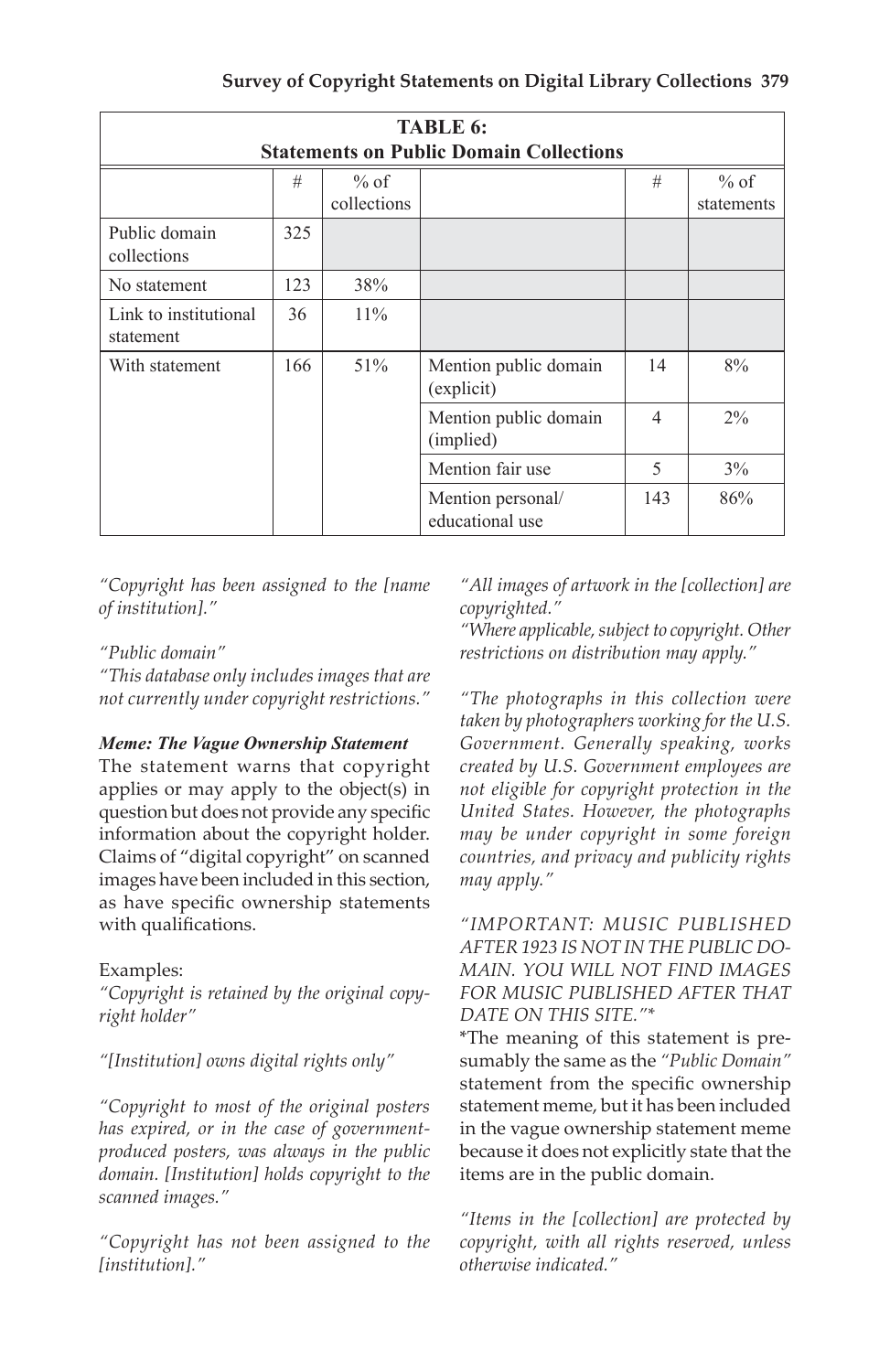*"This image may be protected by copyright law."*

*"Restrictions may exist on reproduction, quotation, or publication."*

#### *Meme: What You Can and Can't Do*

The statement sets terms for acceptable use. It can take the form of a license (including Creative Commons licenses) that lists specific conditions and uses, or it may categorically allow or prohibit certain types of use, such as educational or commercial. Often the stated terms of use include citing the source or paying a usage fee.

#### Examples:

*"Materials in the [collection] are in the public domain. No copyright permissions are needed. Acknowledgement of the [collection] as a source for borrowed images is requested."*

*"Copyright © 1998, [personal name]. This edition is the property of the editors. It may be copied freely by individuals for personal use, research, and teaching (including distribution to classes) as long as this statement of availability is included in the text. It may be linked to by Internet editions of all kinds. Scholars interested in changing or adding to these texts by, for example, creating a new edition of the text (electronically or in print) with substantive editorial changes, may do so with the permission of the publisher. This is the case whether the new publication will be made available at a cost or free of charge. This text may not be not be reproduced as a commercial or nonprofit product, in print or from an information server."*

*"For this collection, permitted nonprofit educational uses include: Classroom projection, Posting on unrestricted educational Web sites, Printouts as personal research notes, Printouts to illustrate course papers or drafts of faculty papers, Projected illustration of presentations at conferences. But do not include: Printed publication in scholarly publications, Printed publication in publicity materials, Commercial uses of any type, Any other uses. All uses (with the exception of classroom and*  *conference projections) should contain the acknowledgement: 'From the [institution]'." "The [institution] hereby grants you a nonexclusive, limited license to use the articles and other materials in the [collection] (the "Content") in accordance with these Terms and Conditions (the "License")…"*

*"Use of this repository constitutes full acceptance of and agreement to these Terms and Conditions. Users may not remove any copyright, trademark, or other proprietary notices from downloaded materials. Use of any materials or works, in whole or in part, from the repository in any manner that is unlawful or infringes any copyright, trademark, patent, trade secret, or other proprietary right of any party is prohibited."*

*"[Repository] encourages the fair use of copyrighted material, and you are free to link to content here without asking for permission."*

*"As the physical rights holder of this material, most of which is in the public domain for copyright purposes, the Library charges a usage fee to license an image for commercial use (defined above)."*

*"It is the user's sole responsibility to secure any necessary copyright permission to publish documents, texts, and images from any holders of rights in these materials. Use of these materials for publication in any medium also requires the permission of the [institution]."*

#### *Meme: Protecting Ourselves and You*

This category encompasses a wide variety of statements, but all deal with the legality of the library's use of the object(s) and/or the need for the user to comply with the law when reusing them.

#### Examples:

*"Efforts by the [institution] to locate an heir of the creator or a holder of the copyright to the materials were unsuccessful. If you know of a verifiable copyright holder for this item or if you have any question regarding the*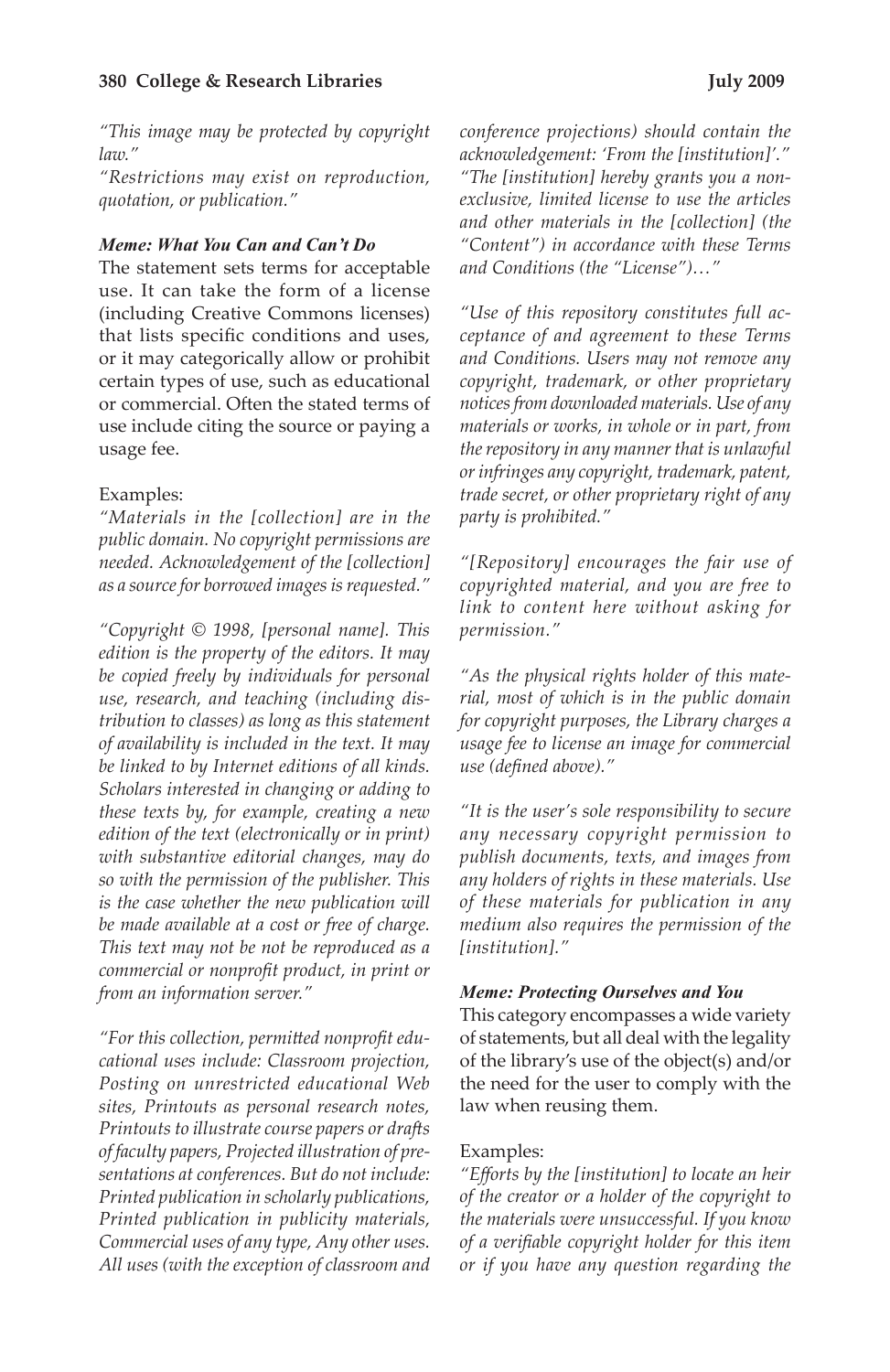*publication rights, please contact the [institution] Archives."*

*"The Library has no information on the status of literary rights in the collection, and researchers are responsible for determining any question of copyright."*

*"The copyright law of the United States (title 17, United States Code) governs the making of reproductions of copyrighted material. Under certain conditions specified in the law, libraries and archives are authorized to furnish reproductions of materials they hold. One of the specified conditions is that the reproduction is not to be used 'for any purpose other than private study, scholarship or research.'"*

*"It is the user's sole responsibility to secure any necessary copyright permission to publish documents, texts, and images from any holders of rights in these materials."*

*"The nature of the [institute]'s Special Collections means that copyright or other information about restrictions may be difficult or even impossible to determine despite reasonable efforts."*

*"Providing reproductions does not constitute permission to publish or reproduce images in print or electronic form."*

*"Note that only low-resolution scans (72 dpi with javascript protection) have been used on this site to discourage transmission or reproduction of items beyond that allowed by fair use."*

*"The [institution] wants to hear from any copyright owners who are not properly identified on this Web site so that it may make the necessary corrections."*

*"The materials are provided on an 'as is' basis and without warranties of any kind, either express or implied, including any warranties of title, noninfringement of copyright or other rights."*

## **Discussion**

As mentioned above, the examples given

are partial statements. The full statements often combine two or more of the memes. An example:

*"Single photocopies may be made for research purposes. Permission to publish material from the collection must be requested from the University Archivist. The Library has no information on the status of literary rights in the collection, and researchers are responsible for determining any question of copyright."*(Memes: What you can and can't do, Protecting ourselves and you)

There are no statements in the sample that label copyrighted collections as being in the public domain. With that exception, all of the memes above appear on all types of collections. Quite a few public domain and mixed collections had Creative Commons licenses or specific or vague ownership statements, implying that the contents are copyrighted in some way. It was especially common for statements to acknowledge that the institution does not hold the copyright to the original item (either because it had passed into the public domain or because the copyright was held by a third party) but to assert copyright over the digital image. Since digital reproductions of two-dimensional items are not eligible for copyright protection, these claims are disingenuous at best.

## *Research Questions*

The following are the answers, based on the data and analysis above, to the research questions posed earlier: 1) Libraries are putting copyright statements on some, but not all, of their digital collections; 2) The percentage of collections with attached copyright statements is around 50 for all types of materials. Mixed collections have the highest percentage of statements, and copyrighted collections the lowest, but the difference is minimal; 3) There are, indeed, common elements among statements. They can be grouped, roughly, into four memes: the *specific ownership statement,* the *vague ownership statement, what you can and can't do,* and *protecting ourselves and you.* The assertion that the collection is to be used for per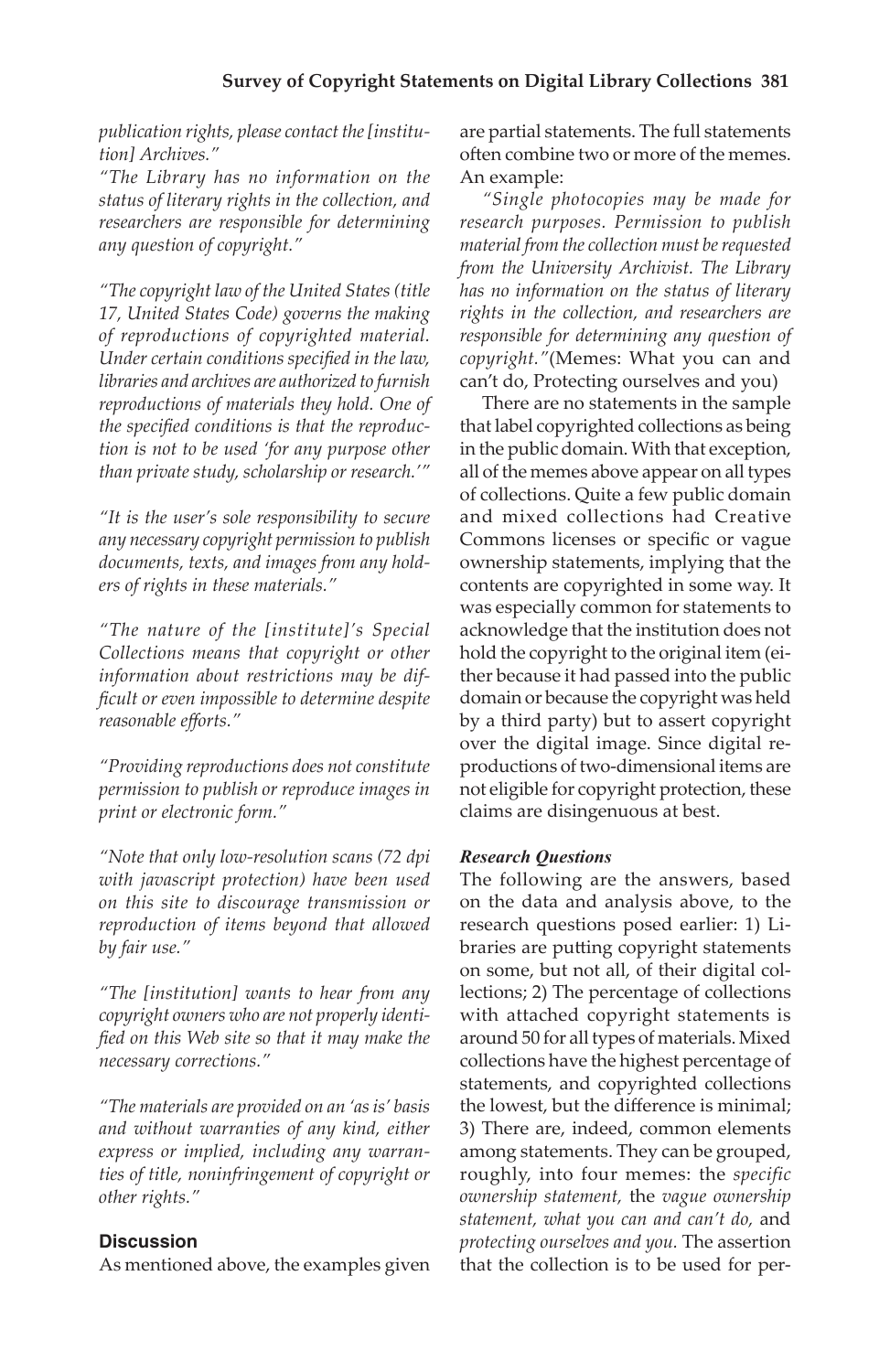sonal, educational, or research use only is the most common element; 4) Less than 10 percent of the statements examined acknowledge the existence of fair use and/ or the public domain.

### *Problematic Data*

The data used in this study were problematic in a number of ways. Many of the basic concepts involved are extremely fluid, and somewhat arbitrary distinctions had to be made to create a sample. "Digital collection" could mean a number of things and could include born-digital materials and online exhibits composed of items from other digital collections. The breakdown of copyrighted, mixed, and public domain collections was especially problematic. Digitization projects are often slowed, if not stopped entirely, by the need to conduct extensive research on the copyright status of items published between 1923 and 1978. It is likely that large collections of public domain materials languish undigitized in libraries and archives for just this reason. This study was not immune; constraints on time and resources necessitated the use of very rough guidelines for determining copyright status. Since it focused particularly on information given to users of public domain collections, it was important to be reasonably certain that the set of collections examined was, indeed, public domain. As a result, extremely conservative guidelines were used to determine status; the actual percentage of public domain collections is most likely much higher.

## *Copyright v. Terms of Use*

The definition of a "copyright statement" used by this study was somewhat arbitrary. Many of the statements examined were buried in collection descriptions or looked more like terms of use statements than copyright statements. The first is a clear barrier for users in need of information. The second, while less obviously a problem, bears serious consideration.

Each meme described above suggests a motive. Some statements are meant

to provide the user with the means to make legal use of the items in question; they range from a simple assertion of ownership to detailed information about copyright and fair use. Some are clearly an attempt to indemnify the institution from claims of copyright infringement, either by the institution itself or by its patrons. Many, however, seek to control the ways in which the collections are used. Since this type of statement appears regardless of the copyright status of the items, it makes sense to look for a motive beyond compliance with the law. In a small number of cases, the statement itself identifies a motive for the conditions placed on use. One institution explained that its fees for commercial use of public domain images are necessary to sustain its digitization efforts. Another justified its ban on downloading items by asserting the constantly changing nature of the text in question and the need for a single authoritative source. It is outside the scope of this paper to examine the rationale behind use conditions. It is within the scope, however, to explore the extent to which they are appropriate content for copyright statements.

### **Conclusion**

The line between copyright and terms of use statements is fuzzy. There is no standard terminology or placement for either type of statement, and it is unlikely that users distinguish between them. Adding to the confusion is the fact that statements that explicitly mention copyright, like the ones considered in this study, are often used to convey terms of use information as well. Users are unlikely to recognize that these terms are not based in copyright law and that they may, in fact, conflict with it.

It seems unlikely that libraries are purposely deceiving users with false or misleading claims of copyright ownership (copyfraud). However, this study presents evidence that, far from educating users about copyright or promoting the public domain, many libraries engaged in digiti-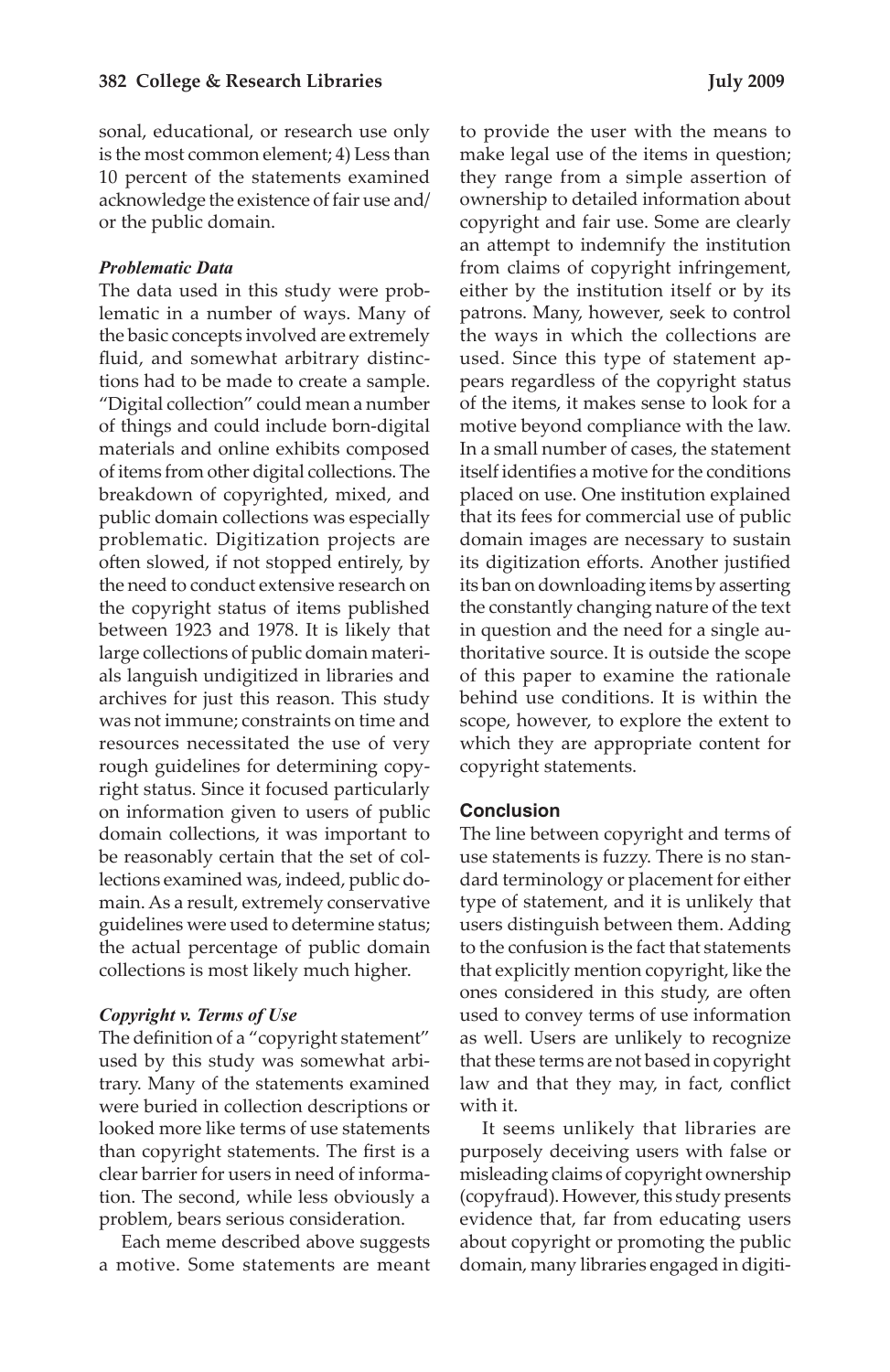zation projects are omitting a key tool for copyright education or using it in ways that undermine users' needs for accurate copyright information. Once again, it is outside the scope of this paper to examine the reasons. It is possible that working knowledge of copyright law in many libraries is not sufficient for grappling with the complexities involved<sup>45</sup> or that the issue has simply slipped through the cracks as libraries embark on difficult and resource-intensive digitization projects.

It is understandable that many libraries would be hesitant to provide detailed copyright information about their collections. As many of the statements acknowledge, in some cases very little is known about the copyright status or owner of an item, and libraries do not have the resources for exhaustive copyright investigation. That said, the literature suggests that libraries rarely embark upon digitization projects without some investigation into the copyright status of the items involved. To do so would be to open the institution up to an unacceptable level of risk. Assuming that the digitizing library has some copyright information, the more than 40 percent of collections with no copyright statement suggest that they are not consistently sharing it with the end user. Anecdotally, libraries are sometimes reluctant to share anything but the most basic copyright information, out of fear that users will take it as legal advice, opening the library to unwanted risk.

It is easy to sympathize with the desire to minimize legal risk, to protect an income stream, or to control unauthorized uses of library collections. However, there are compelling reasons to provide users with complete and accurate copyright information about digitized collections. The

results of this study suggest that it is time for libraries active in digitization projects to examine the issues involved and develop a set of best practices for copyright statements on digital collections. Possible topics include what information belongs in a copyright statement; how to distinguish between copyright statements and other restrictions on use; where to place copyright information and how to label it; and how to provide detailed information while minimizing risk.

## **Opportunities for Future Research**

It is clear from this study that the copyright status of the collection is not the determining factor in the presence or absence of a copyright statement. It is not clear, however, what factors are most influential. A future study could conduct further quantitative analysis involving data such as when the collections were created and the types of materials presented, along with more indepth profiles of libraries that regularly place statements on their collections and those that do not. Future studies with a methodology similar to this one could use a different sample (such as Association of Research Libraries members) or different definitions of the key concepts involved (such as "digital collection" and "copyright statement"). Libraries with significant copyright education programs could be identified and examined to determine how their education initiatives affect the copyright information given to digital collections users. These and other studies could inform best practices efforts and provide context for libraries that wish to evaluate their application of copyright statements to digital collections.

## **Notes**

 <sup>1.</sup> Laurie Lopatin, "Library Digitization Projects, Issues and Guidelines," *Library Hi Tech* 24, no. 2 (2006): 273–89.

 <sup>2.</sup> Lee Andrew Hilyer, "Chapter 5: Copyright in the Interlibrary Loan Department," *Journal of Interlibrary Loan, Document Supply & Electronic Reserves* 16, no. 1 (2006): 53–64.

 <sup>3.</sup> Warwick, Shelly and Hong Xie. "Copyright Management Information in Electronic Forms: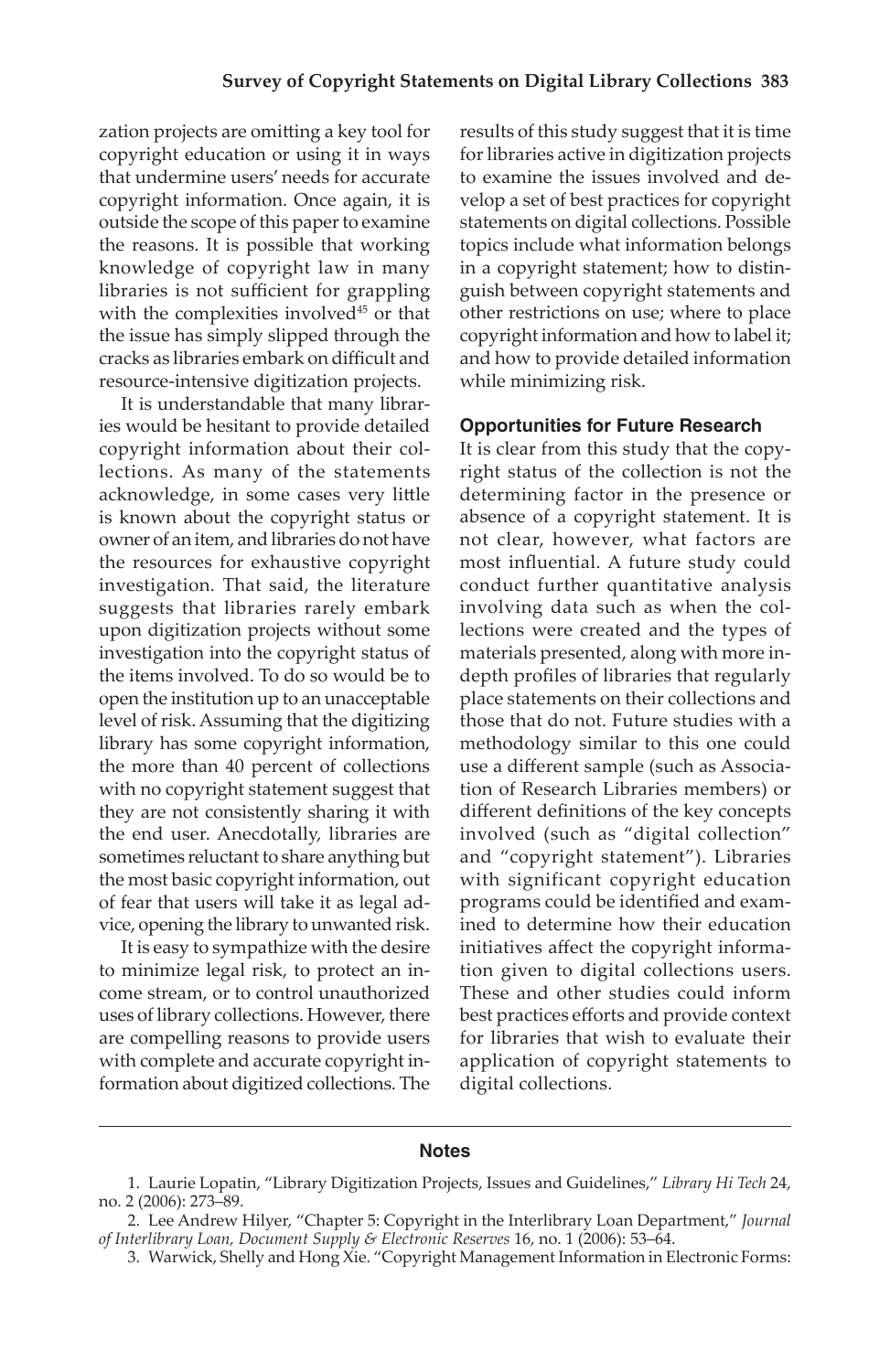User Compliance and Modes of Delivery." *Proceedings of the Annual Meeting of the American Society for Information Science* 62, (10/31, 1999): 292-301.

 4. N. Meyyappan, G. G. Chowdhury, and Schubert Foo, "A Review of the Status of 20 Digital Libraries," *Journal of Information Science* 26, no. 5 (2000): 337–55.

 5. Alexandros Koulouris and Sarantos Kapidakis, "Access and Reproduction of Digital Production University Digital Collections," *Journal of Librarianship & Information Science* 37, no. 1 (2005): 25–33.

6. *U.S. Copyright Act*, U.S. Code 17 (2005), Sec. 108.

 7. Betsy A. Bernfeld, "Free to Photocopy? A Legislative History of Section 108, the Library Photocopying Provision of the Copyright Act of 1976," *Legal Reference Services Quarterly* 25, no. 2 (2006): 1–49.

8. Hilyer, "Chapter 5: Copyright in the Interlibrary Loan Department."

 9. National Commission on New Technological Uses of Copyright Works (CONTU), *The Final Report of the National Commission on New Technological Uses of Copyrighted Works (CONTU)* (Washington, D.C.: Library of Congress, 1979).

 10. Hazel M. Davis, "Copyright in the Online Course Environment," *Journal of Library Administration* 45, no. 3 (2006): 513–15.

 11. *Technology, Education, and Copyright Harmonization Act*, Public Law 107-273, U.S. Statutes at Large 116 (2002): 1910, codified at U.S. Code 17 (2005), Secs. 110(2), 112(f).

 12. Section 108 Study Group, *The Section 108 Study Group Report* (Washington DC: The United States Copyright Office and the National Digital Information Infrastructure and Preservation Program of the Library of Congress, 2008).

 13. Kristine Brancolini, "Selecting Research Collections for Digitization: Applying the Harvard Model," *Library Trends* 48, no. 4 (2000): 783.

14. Lopatin, "Library Digitization Projects, Issues and Guidelines."

15. Bridgeman Art Library, Ltd. v. Corel Corp., 36 F. Supp. 2d 191 (S.D.N.Y. 1999).

 16. Association of College and Research Libraries Board of Directors, "ACRL—Standards for Libraries in Higher Education" (Chicago: Association of College and Research Libraries, 2004). Available online at www.ala.org/ala/acrl/acrlstandards/standardslibraries.cfm. [Accessed 11 August 2008].

 17. North Carolina State University Office of the Provost, "Copyright Administration" (Raleigh: North Carolina State University). Available online at http://provost.ncsu.edu/copyright/. [Accessed 11 August 2008].

 18. University of California Regents, "UC Copyright Website" (University of California). Available online at http://universityofcalifornia.edu/copyright/usingcopyrightedworks.html. [Accessed 11 August 2008].

 19. Georgia K. Harper, "Copyright Crash Course" (Austin, Tex.: University of Texas Libraries). Available online at http://copyright.lib.utexas.edu/. [Accessed 11 August 2008].

 20. Columbia University Libraries/Information Services, "Copyright Advisory Office" (New York: Columbia University. Available online at www.copyright.columbia.edu/. [Accessed 11 August 2008].

 21. University of Washington, "UW Copyright Connection" (Seattle, Wash.: University of Washington). Available online at http://depts.washington.edu/uwcopy/. [Accessed 11 August 2008].

 22. Duke University Libraries, "Scholarly Communications @ Duke" (Durham, N.C.: Duke University Libraries). Available online at http://library.duke.edu/blogs/scholcomm/. [Accessed 11 August 2008].

 23. The Ohio State University Libraries, "The Copyright Help Center @ OSU" (Columbus, Ohio: The Ohio State University). Available online at http://library.osu.edu/sites/copyright/. [Accessed 11 August 2008].

 24. Lesley Ellen Harris, "Some Quick Guidelines for Defining Public-Domain Works," *Information Outlook* 11, no. 4 (2007): 38–39.

 25. Victoria H. Wagner, "Processing Reserves, Seeking Permissions and Engaging the Campus: How the Library Serves as the Copyright Touchstone," *Journal of Interlibrary Loan, Document Delivery & Electronic Reserves* 18, no. 2 (2008): 247–54.

26. *U.S. Copyright Act*, U.S. Code 17 (2005), Sec. 107.

 27. Abe A. Goldman, "Copyright As It Affects Libraries: Legal Implications," in *Encyclopedia of Library and Information Science*. Eds. Allen Kent and Harold Lancour (New York: Dekker, 1971), vol. 6, 72.

28. U.S. Constitution, art. 1, sec. 8, cl. 8.

 29. Beebe Barton, "An Empirical Study of U.S. Copyright Fair Use Opinions, 1978–2005," *University of Pennsylvania Law Review* 156, no. 3 (Jan. 2008): 549–624.

30. Melanie Schlosser, "Fair Use in the Digital Environment: A Research Guide," *Reference and*